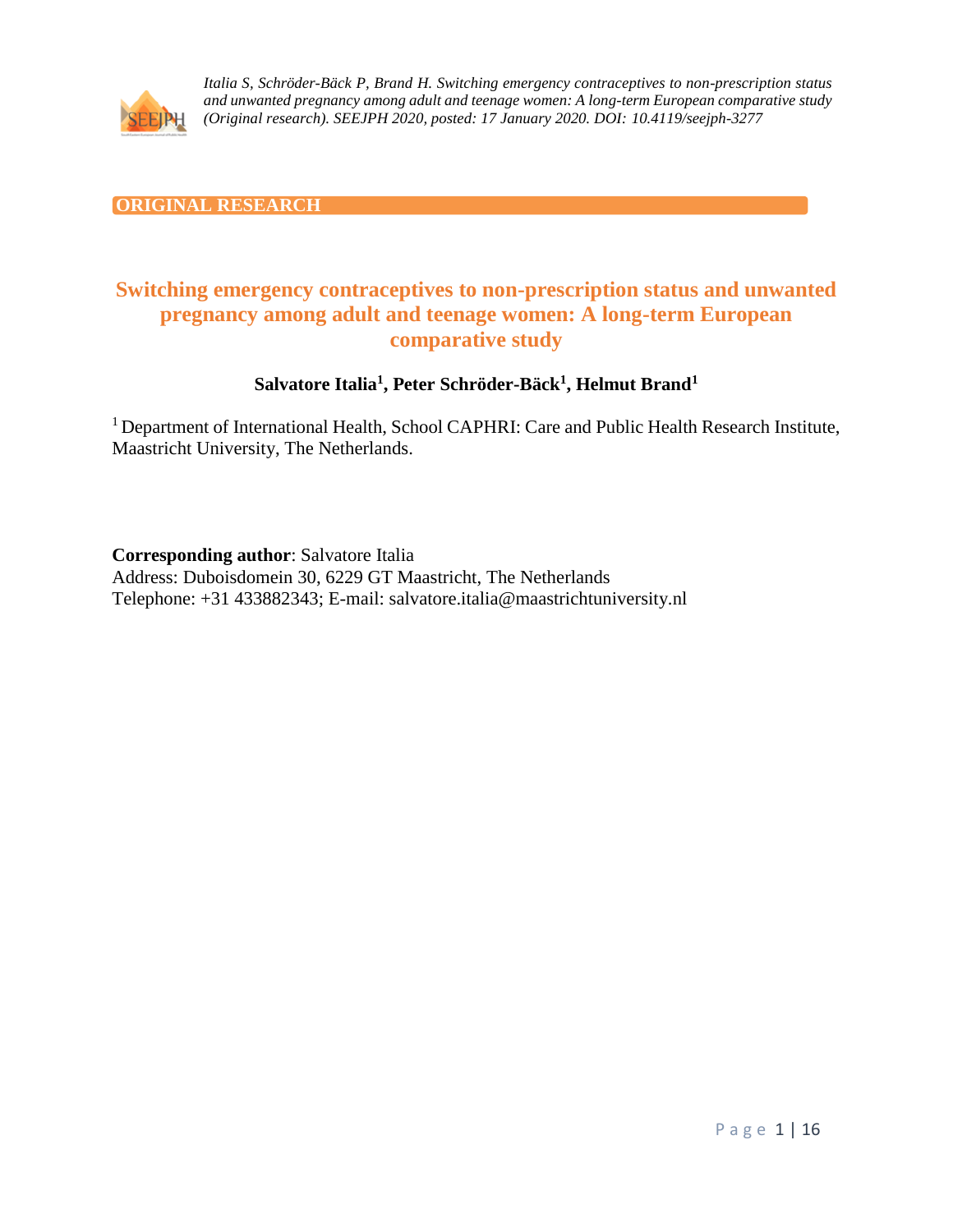

### **Abstract**

**Aim**: Unwanted pregnancy is an important social issue, not least among teenagers. Emergency contraceptives (EMCs) can prevent from unintended pregnancy, if taken quickly after unprotected sex. This study's objective was assessing abortion/birth rates among adult and teenage women in Europe before/after an EMC switch to non-prescription status.

**Methods**: National authorities were consulted for EMC consumption data and abortion/live birth statistics. Rates (n=26 countries) in the year before the switch (= year of reference) were compared with rates before/after the change (up to  $\pm 15$  years). The focus was laid on the European Union and further countries closely related to the European Union.

**Results**: All countries with available data (n=12) experienced a substantial increase of EMC consumption after the switch. On average, abortion rates among women aged 15–49 years were 83% higher 15 years before (compared with the year of reference) and 14% lower 15 years after the switch. Correspondingly, teenage abortion rates were 35% higher 15 years before and 40% lower 15 years after the switch. In 2017, no country had higher teen abortion rates than at time of the switch. Teen birth rates continued decreasing at almost the same rate after the switch as before. **Conclusion**: An EMC switch to non-prescription status increases EMC use and may contribute reducing unwanted pregnancy among teenage girls.

*Keywords: Emergency contraceptives, Europe, levonorgestrel, over-the-counter, prescription status, ulipristal acetate.*

**Conflicts of interest**: None declared.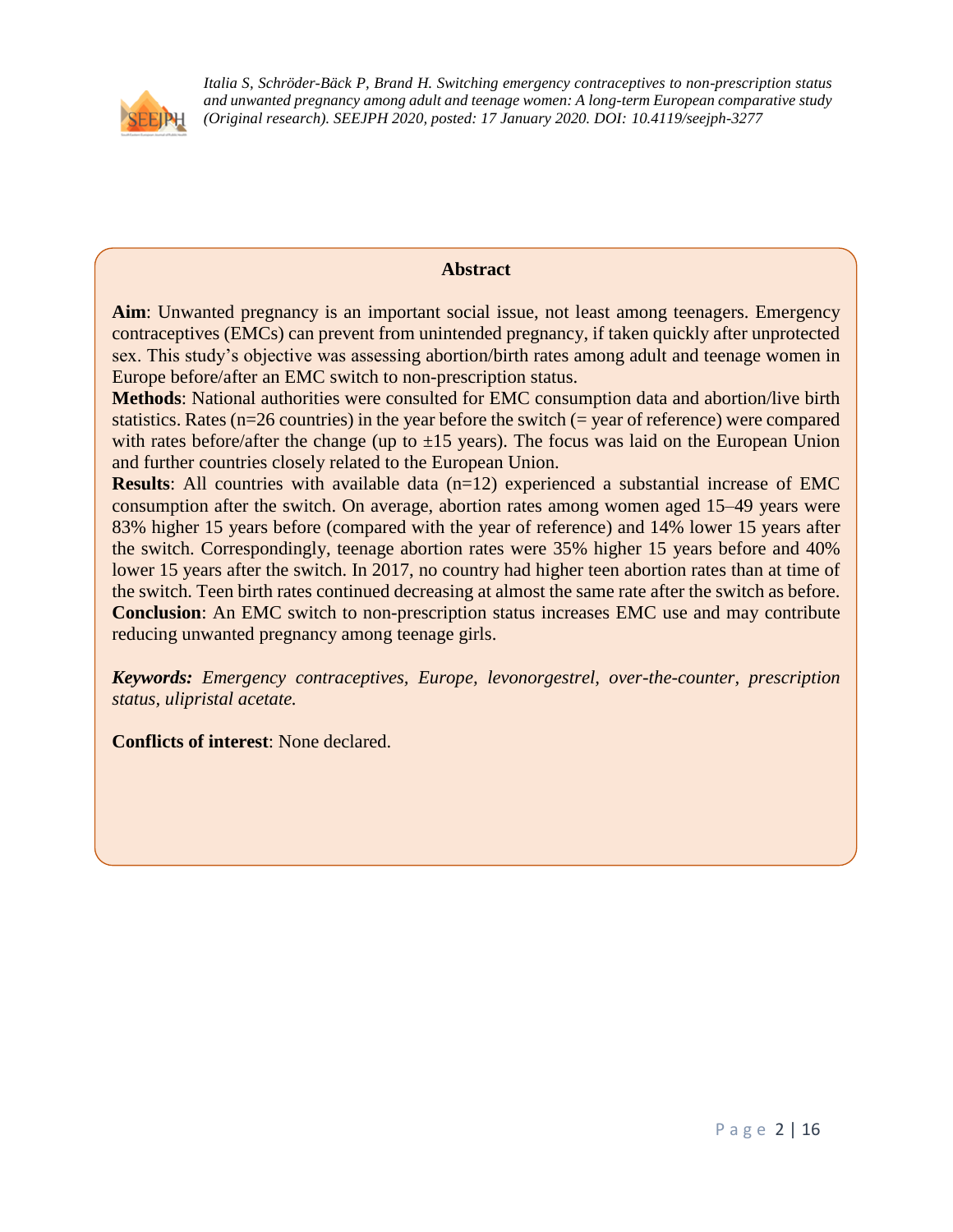

### **Introduction**

For 2008, about 41% of pregnancies worldwide were estimated to be unplanned (1). Four years later, this proportion was stable at 40%, highest in Latin America (56%) (2). Unwanted pregnancies are an important social issue in Europe as well (rate estimated at 45%), and many are likely to end in induced abortion (50%) or unplanned birth (about 38%). Especially among teenagers, the rate of unintended pregnancy is supposed to be very high (roughly 80% of all pregnancies among American teenagers are unwanted) (1). Using long lasting oral reversible hormonal contraceptives regularly could be an ongoing protection from unwanted pregnancy, but this reliable method is not used by all fertile women (in 2012, by 82.5% in Portugal, but only by 33.2% in Lithuania) (3). One effective option avoiding unintended pregnancy after unprotected sex is quickly taking an emergency contraceptive (EMC). In Europe, mainly two active ingredients are used for emergency contraception, levonorgestrel (LNG) and ulipristal acetate (UPA), which have to be taken within 72 hours (LNG) or 120 hours (UPA) after unprotected sex.

As time is a crucial factor and EMCs are considered to have a good safety profile, the European Medicines Agency (EMA) recommended switching UPA (ellaOne®) from prescription-only to non-prescription status in November 2014 to speed up access to EMCs. The following legally binding decision of the European Commission valid (in principle) throughout the European Union (EU) made UPA available as an over-thecounter (OTC) drug across the EU (3,4). About 20 years ago, when LNG or UPA were not (freely) available for emergency contraception, pregnancy rates among teenagers were higher in many European countries compared to 2017, e.g. 55 per 1000 adolescents aged 15–19 years (England and Wales), or 68 per 1000 adolescents aged 15– 19 years in Hungary (5), and most teen pregnancies ended in abortions or presumably unplanned births.

One hope linked with facilitated access to EMCs was reducing abortion/teen births rates. However, also concerns were expressed regarding prescription-free availability of EMCs, moral worries as well as medical fears, e.g. that changes in sexual behaviour especially among adolescents could also lead to misuse and hence increase abortion rates instead of decreasing them (6), or that sexually transmitted infections might rise again (7,8).

This study's objective was to analyse the potential impact of an EMC switch to nonprescription status on unwanted pregnancy. This was done by assessing abortion rates among women aged 15–49 years and abortion and live birth rates among adolescents <20 years in Europe since and also before the switch of EMCs to nonprescription status. Within Europe, we mainly focused on the European Union (EU) and the European Free Trade Association (EFTA). A further aim was collecting EMC consumption data since their market introduction.

### **Methods**

# *Consumption of EMCs*

EMC consumption was investigated at the national medicines authorities (direct contact or yearly consumption reports). Another source for data on EMC use were drug consumption databases and EMC-related publications (9,10).

### *Year of reference*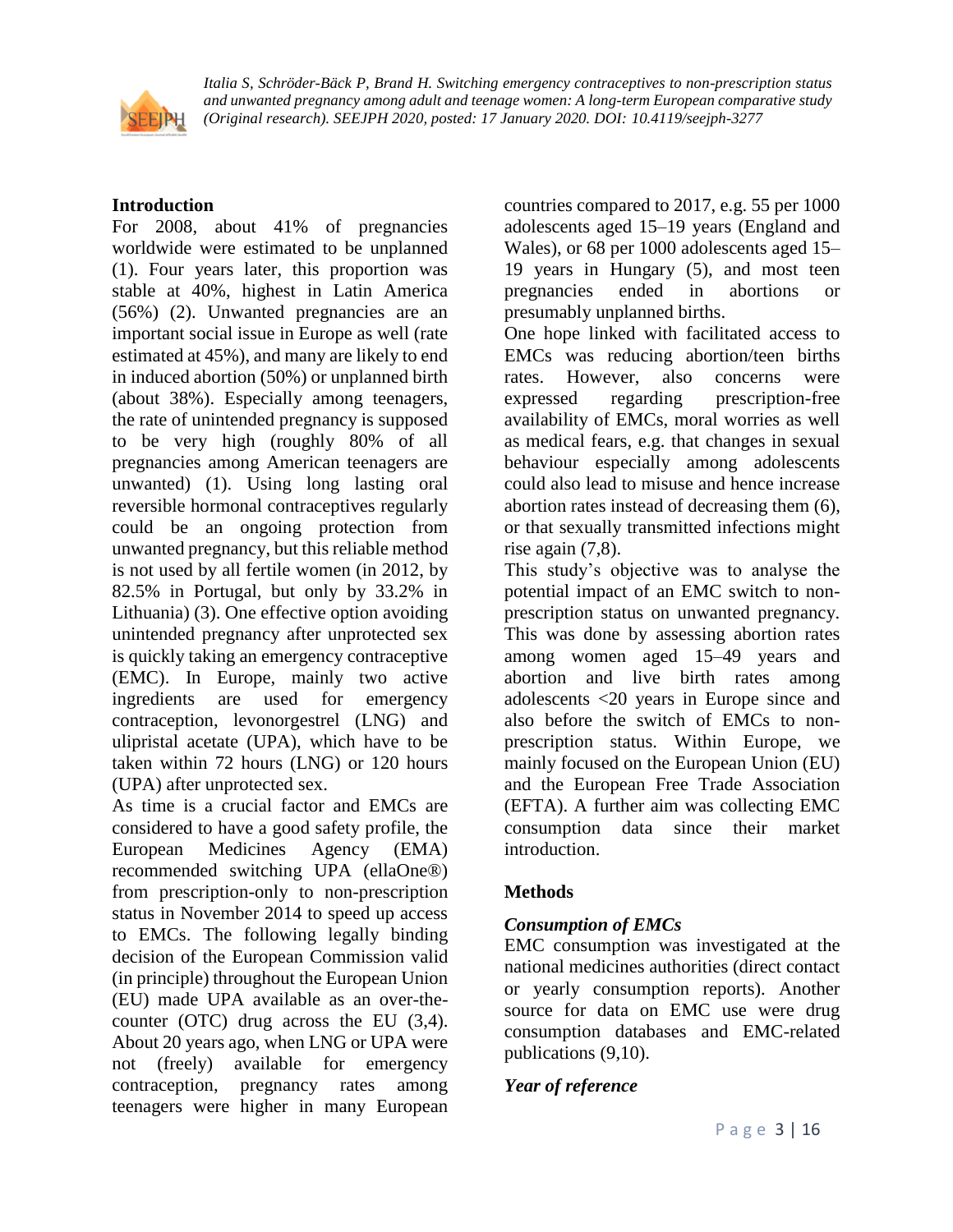

Following EMCs with their Anatomical Therapeutic Chemical Classification codes (ATC) were under research:

- 1. ATC code G03AD01 (LNG); approved first in Eastern Europe in 1979 and marketed in Western Europe since the 1990s.
- 2. ATC code G03AD02 (UPA); approved in Europe in 2009 and recommended by the EMA in November 2014 to have nonprescription status.
- 3. ATC code G03AA07 (levonorgestrel + ethinylestradiol); dedicated preparations (brand names Tetragynon<sup>®</sup>, Schering PC4<sup>®</sup>) marketed as prescription-only products in several European countries (since the 1980s) and first EMC with non-prescription status in Iceland (in 1998).

The year/month of an EMC switch to nonprescription status (date one out of the three EMCs mentioned above was made available without medical prescription for the first time) was checked at the national medicines authorities (homepage or contact by e-mail). Additionally, EMC-related publications were screened. The year preceding the switch was defined as 'Year of reference' for comparing development of rates after/before the switch, if the switch became operative between January and October. For countries where the switch came into force in November or December, the year of switch was defined as 'Year of reference', as a switch towards the end of the year may hardly have had an impact on the same year's abortion statistics. The year of switch was defined being the first year 'after' a switch. Hence, statistics after the switch were compared with figures in the

'Year of reference' ended. Correspondingly, to take into account long-term trends, also rates in the years before the switch were compared with rates of the 'Year of reference' ended.

### *Analysis of rates*

To obtain statistics on abortions and teen births, the homepages of national statistical offices were consulted or respective authorities were contacted directly (data sources available as supplementary material). For analysis of induced abortion rates (spontaneous abortions were not considered, as not mentioned in many abortion statistics) among the whole fertile female population, the total number of legally induced abortions was sought and referred to 1000 women aged 15–49 years. If stratified data were available, induced abortions performed to the countries' residents only were considered. Population structures were obtained from national statistical offices. Respectively, the number of induced abortions and live births (still births were excluded, since not available for all countries) among adolescents <20 years was referred to 1000 women aged 15–19 years.

If absolute numbers for abortions/live births were not available, rates were adopted as reported by the countries' authorities.

Generally, abortion and live birth rates for women aged 15–19 years presented in this study mostly include the figures for girls <15 years, as this is mainly the method how authorities report the rates for this age group. However, abortion/birth figures for girls <15 years are almost negligible for the calculation of teenage abortion/birth rates.

Abortion statistics for residents from Ireland and Northern Ireland were extracted from the annual abortion reports of the United Kingdom, since Ireland and Northern Ireland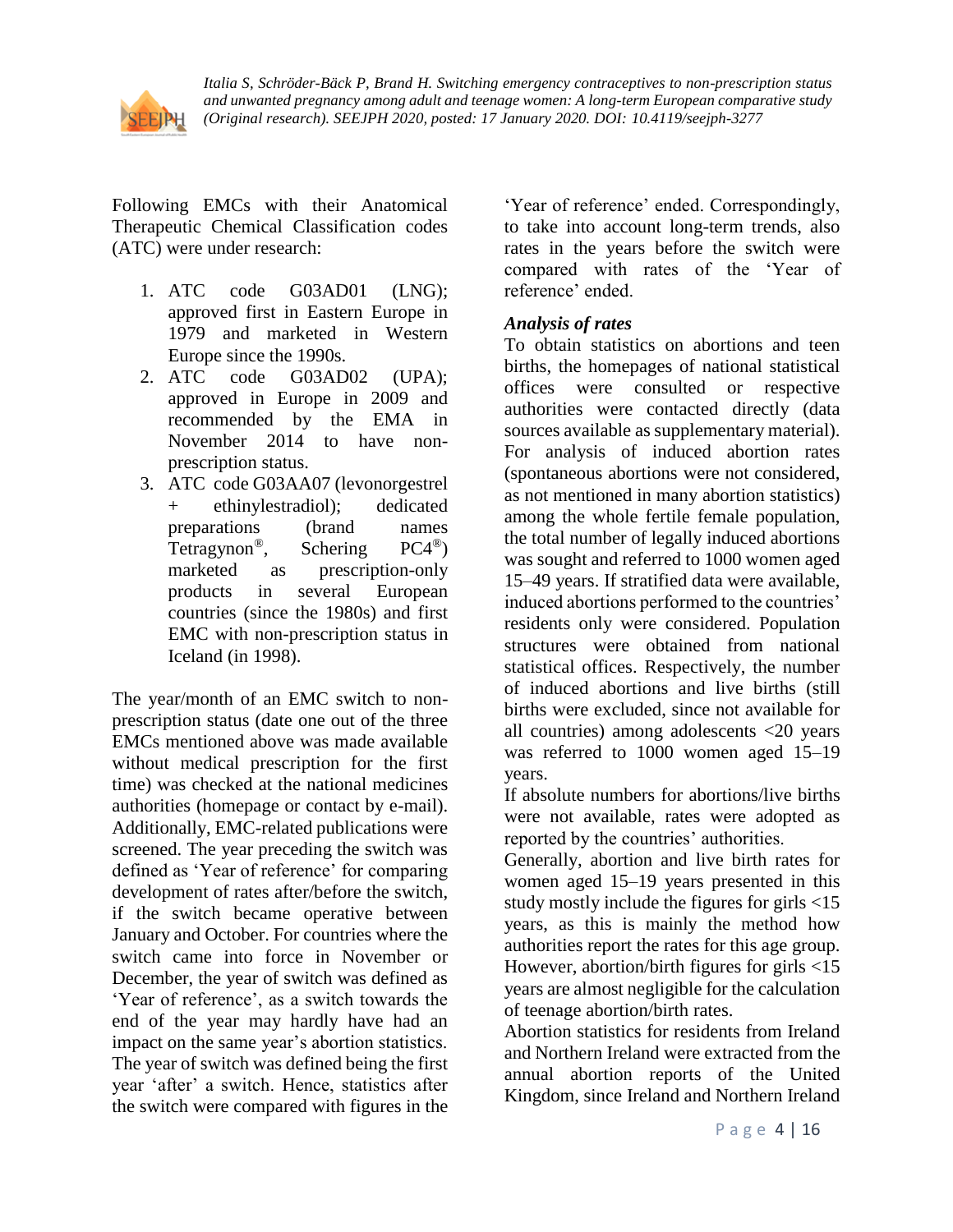

have very restrictive abortion laws and only few abortions were performed in Ireland and Northern Ireland.

Rates for countries (e.g. England and Wales, the Netherlands, Sweden) generally reporting rates among women aged 15–44 years (instead of 15–49 years) were recalculated for the 15 to 49-year-old female population. For some years, figures on abortions or live

births were not available from the national authorities. Therefore, rates were extracted from graphs provided by national health/statistical authorities or calculated based on figures from the historical Johnston archive (11), the World Health Organization (12), Eurostat (13), or the World Bank (14). Data were collected up to the year 2017.

### **Results**

### *History of EMC accessibility*

Exactly 26 countries were included in this comparative study (23 EU countries, 3 EFTA countries). Iceland (1998) and France (1999) were the first countries making EMCs available without medical prescription. According to the Icelandic medicines agency, the first EMC available (Tetragynon®) was classified as OTC medicine immediately after receiving marketing authorization in June 1998, as well as LNG, which was freely available since January 2003. Among the last European countries changing at least one EMC (UPA or LNG) to OTC status were Germany, Italy, and Croatia (all in 2015).

Hungary decided keeping the prescriptiononly status for all EMCs, Poland switched UPA to OTC status in April 2015, but the new Polish government abolished the decision and re-switched UPA to prescription-only status again in July 2017 (LNG never received OTC status in Poland). The most recent European countries making EMCs accessible without medical prescription were Malta (December 2016) and Andorra (June 2018).

In Gibraltar, a self-governing British Overseas Territory, EMCs were switched to OTC status in August 2017 only, about 8 years after the switch in the neighbouring country Spain, and more than 16 years later than in the United Kingdom itself.

### *Rates after the switch*

In the year before the switch, total abortion rates ranged between 3.2 (Croatia) and 31.5 (Estonia) abortions per 1000 women aged 15–49 years. The mean for the 26 included countries was 11.8. Exactly 19 countries experienced a reduction of abortion rates since the switch. The sharpest decline was observed in Latvia (-63% within 15 years). In 7 countries, abortion rates among the total female population were slightly higher in 2017 (or in the year with most recent available figure) compared with the year of reference (Table 1).

The development of abortion rates among adolescents aged 15–19 years revealed a relatively uniform picture (Table 1). In all countries except Belgium and Greece (for which most recent figures were available for 2011 and 2012 only) abortion rates fell. The biggest reductions since the switch were visible in Latvia (-73%) and Norway (-67%). On average, abortion rates dropped from 12.0 at time of the switch to 6.9 abortions/1000 adolescents aged 15–19 years in 2017.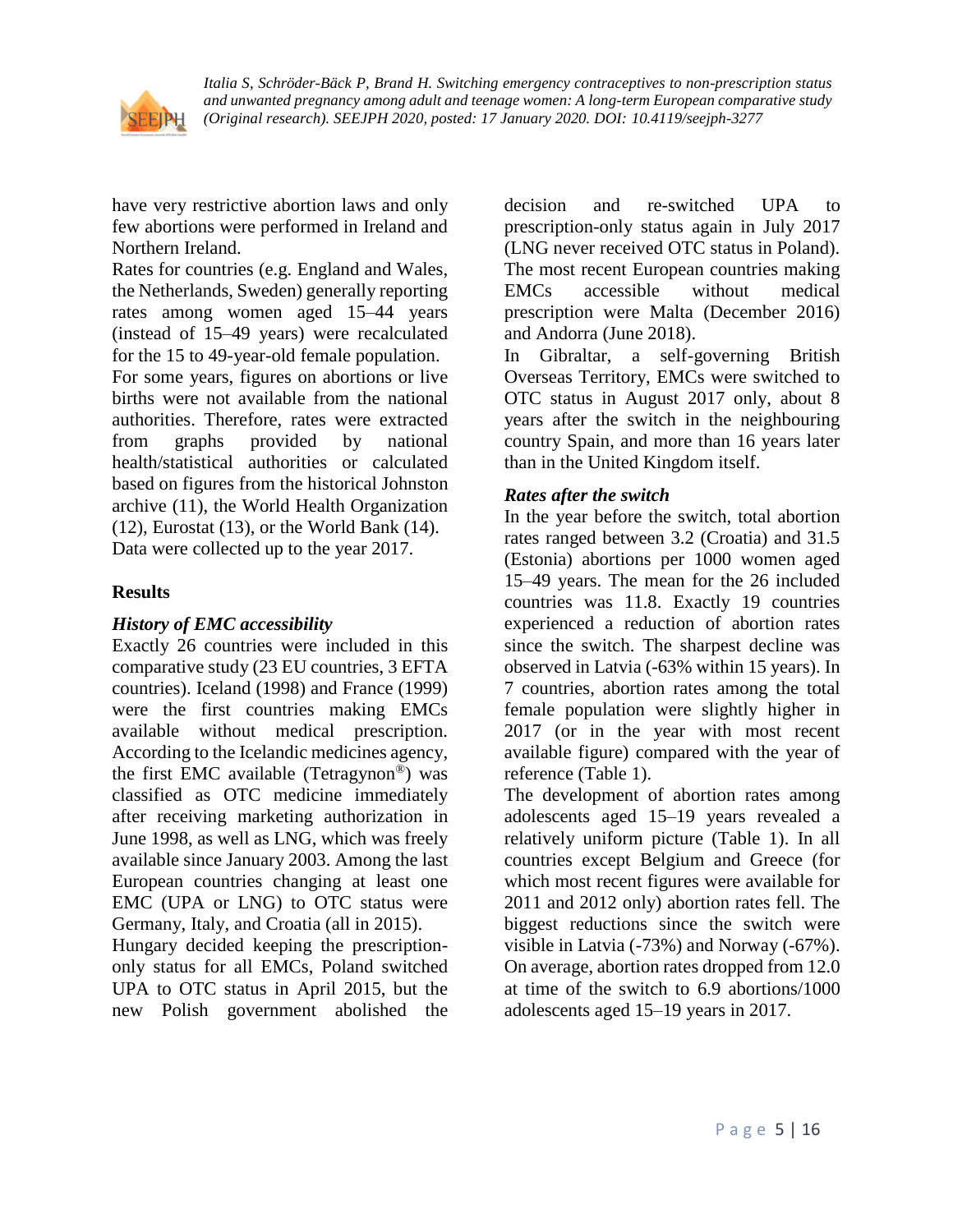

|                                                  |               |           | Rates in the year of reference <sup>a</sup> |                             |                          | Rates in 2017 <sup>a</sup> |                             |                          |  |
|--------------------------------------------------|---------------|-----------|---------------------------------------------|-----------------------------|--------------------------|----------------------------|-----------------------------|--------------------------|--|
| Country                                          | <b>Switch</b> | Reference | <b>Abortions</b><br>15-49                   | <b>Abortions</b><br>$15-19$ | <b>Births</b><br>$15-19$ | <b>Abortions</b><br>15-49  | <b>Abortions</b><br>$15-19$ | <b>Births</b><br>$15-19$ |  |
| Belgium                                          | Apr 01        | 2000      | 5.6                                         | 6.9                         | 10.7                     | $7.8*$                     | $8.4*$                      | 5.8                      |  |
| Bulgaria                                         | Jan 06        | 2005      | 22.4                                        | 15.6                        | 40.4                     | 16.0                       | 14.3                        | 39.7                     |  |
| Croatia                                          | Apr 15        | 2014      | 3.2                                         | 1.8                         | 10.3                     | 2.7                        | 1.5                         | 9.3                      |  |
| Czech Republic                                   | Nov 11        | 2011      | 9.6                                         | 7.1                         | 11.3                     | 8.2                        | 5.6                         | 11.9                     |  |
| Denmark                                          | Jun 01        | 2000      | 12.5                                        | 14.2                        | 7.9                      | $12.1***$                  | $11.3***$                   | 2.8                      |  |
| Estonia                                          | Sep 03        | 2002      | 31.5                                        | 28.9                        | 23.0                     | 13.9                       | 10.8                        | 10.1                     |  |
| Finland                                          | Jan $02$      | 2001      | 8.9                                         | 15.5                        | 10.7                     | 8.2                        | 7.6                         | 4.9                      |  |
| Franceb                                          | May 99        | 1998      | 13.4                                        | 13.2                        | 7.1                      | 14.4                       | 10.4                        | 4.7                      |  |
| Germany                                          | Mar $15$      | 2014      | 5.6                                         | 4.4                         | 6.1                      | 5.8                        | 4.0                         | 6.3                      |  |
| Greece                                           | Jun 05        | 2004      | 6.0                                         | 2.1                         | 10.8                     | $6.8**$                    | $2.4**$                     | 9.0                      |  |
| Iceland                                          | <b>Jun 98</b> | 1997      | 13.6                                        | 20.6                        | 24.3                     | 13.3                       | 12.6                        | 6.0                      |  |
| Ireland                                          | Feb 11        | 2010      | 3.7                                         | 3.2                         | 14.4                     | 2.6                        | 1.4                         | 6.9                      |  |
| Italy                                            | Apr 15        | 2014      | 7.0                                         | 5.4                         | 5.6                      | 6.2                        | 4.3                         | 4.3                      |  |
| Latvia                                           | May 03        | 2002      | 25.1                                        | 17.0                        | 21.5                     | 9.2                        | 4.6                         | 15.0                     |  |
| Lithuania                                        | Jul 08        | 2007      | 11.7                                        | 7.3                         | 19.5                     | 6.9                        | 3.2                         | 12.2                     |  |
| Netherlands                                      | Jan $05$      | 2004      | 7.4                                         | 8.2                         | 4.6                      | 7.2                        | 5.3                         | 2.0                      |  |
| Norway                                           | <b>Jul 00</b> | 1999      | 13.4                                        | 19.0                        | 11.7                     | 10.6                       | 6.3                         | 3.0                      |  |
| Romania                                          | Nov $06$      | 2006      | 28.3                                        | 23.1                        | 40.1                     | 12.4                       | 10.2                        | 38.5                     |  |
| Slovak Republic                                  | Apr 04        | 2003      | 9.8                                         | 6.6                         | 20.8                     | 5.8                        | 4.3                         | 27.3                     |  |
| Slovenia                                         | Mar 11        | 2010      | 9.0                                         | 6.7                         | 4.9                      | 8.1                        | 4.0                         | 4.0                      |  |
| Spain                                            | Sep 09        | 2008      | 9.7                                         | 12.7                        | 13.2                     | 8.7                        | 8.8                         | 7.2                      |  |
| Sweden                                           | Apr $01$      | 2000      | 15.6                                        | 21.1                        | 5.0                      | 16.8                       | 13.0                        | 3.1                      |  |
| Switzerland<br>(Cantone)<br>$Berne$ <sup>c</sup> | Oct 02        | 2001      | 5.2                                         | 4.9                         | 3.4                      | 5.0                        | 3.2                         | 2.1                      |  |
| UK (England &<br>Wales)                          | Jan $01$      | 2000      | 14.1                                        | 23.7                        | 29.3                     | 14.4                       | 14.7                        | 12.7                     |  |
| UK (Scotland)                                    | Jan 01        | 2000      | 9.6                                         | 18.4                        | 29.3                     | 9.9                        | 12.9                        | 13.0                     |  |
| UK (Northern<br>Ireland)                         | Jan 01        | 2000      | 3.7                                         | 4.8                         | 25.6                     | 2.2                        | 2.1                         | 12.4                     |  |
| Mean                                             |               |           | 11.8                                        | 12.0                        | 15.8                     | 8.9                        | 6.9                         | 10.5                     |  |

#### **Table 1. Induced abortion and live birth rates at time of the OTC switch compared with rates in 2017**

<sup>a</sup>Rates are displayed per 1000 women of the respective age group (figures for girls <15 years are normally included) <sup>b</sup>France métropolitaine (=France without Guadeloupe, Martinique, Guyane, La Réunion, Mayotte)

 $^{\mathrm{c}}$  No long-term abortion data available for Switzerland as a whole

Rates in bold letters are higher compared with rates in the year of reference

\* 2011 figures

 $*$  2012 figures

\*\*\*2015 figures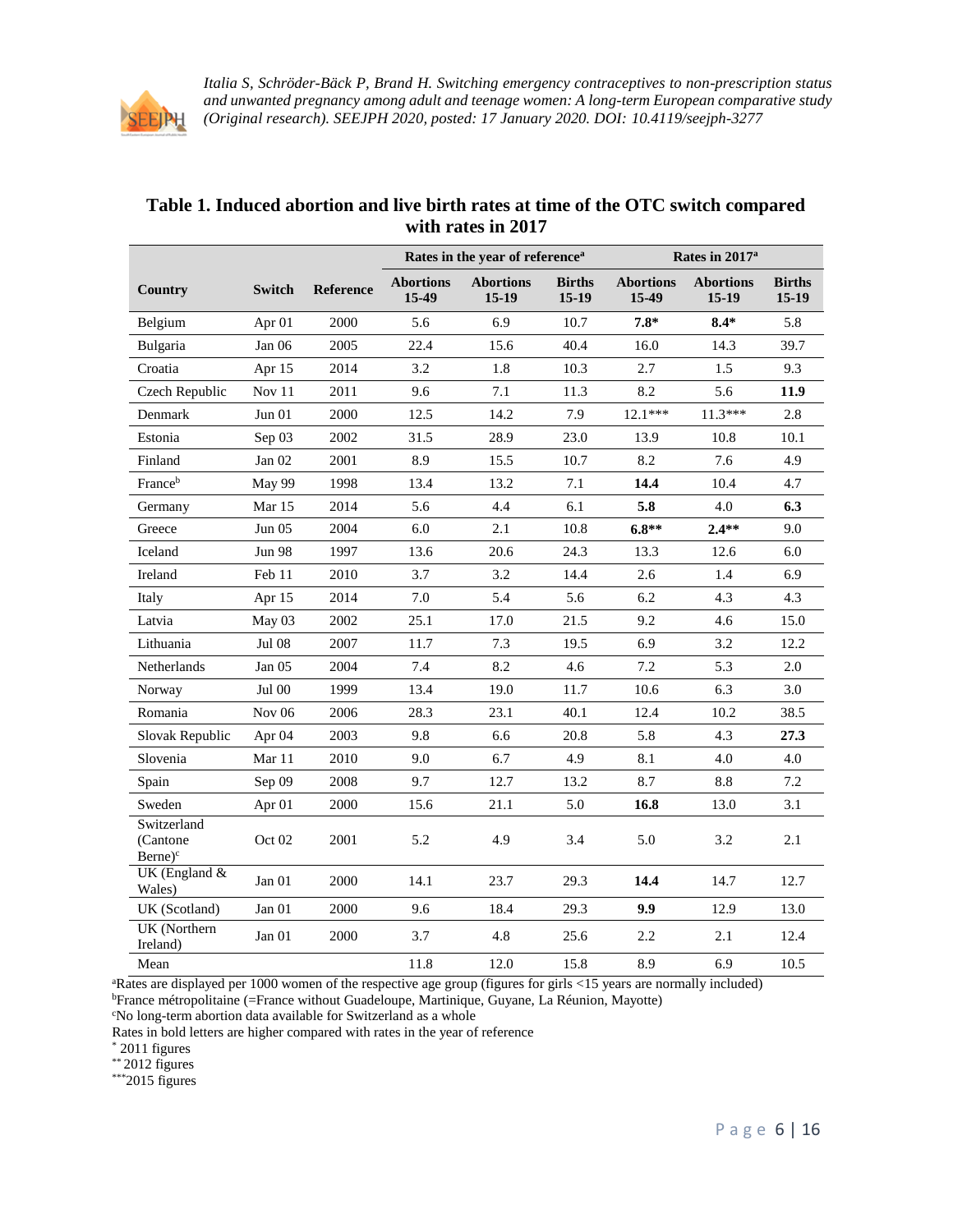

Live birth rates among women aged 15–19 years fell in most countries. Only the Czech Republic and Germany had slightly higher rates in 2017 compared with the year of reference. However, the Slovak Republic had clearly higher birth rates after the switch and was the only country in this study were the sum of teenage abortion and live birth rates was higher in 2017 compared to the year of reference.

Further abortion and live birth rates for some European countries with incomplete statistics are displayed in Table 2.

|                     |                   |                  | Rates in the year of reference <sup>a</sup> |                           |                        | Rates in 2017 <sup>a</sup> |                           |                          |  |
|---------------------|-------------------|------------------|---------------------------------------------|---------------------------|------------------------|----------------------------|---------------------------|--------------------------|--|
| Country             | <b>Switch</b>     | <b>Reference</b> | <b>Abortions</b><br>15-49                   | <b>Abortions</b><br>15-19 | <b>Births</b><br>15-19 | <b>Abortions</b><br>15-49  | <b>Abortions</b><br>15-19 | <b>Births</b><br>$15-19$ |  |
| Andorra             | Jun <sub>18</sub> | 2017             | na                                          | na                        | 3.4                    | na                         | na                        | 3.4                      |  |
| Austria             | Dec 09            | 2009             | no stat                                     | no stat                   | 10.4                   | no stat                    | no stat                   | 6.8                      |  |
| Cyprus              | ?                 |                  | no stat                                     | no stat                   |                        | no stat                    | no stat                   | 6.6                      |  |
| Hungary             | Still Rx          |                  | na                                          | na                        | na                     | 12.6                       | 16.1                      | 23.2                     |  |
| Luxembourg          | $M$ ay 05         | 2004             | no stat                                     | no stat                   | 10.9                   | no stat                    | no stat                   | 5.2                      |  |
| Malta               | Dec $16$          | 2016             | na                                          | na                        | 13.6                   | na                         | na                        | 12.5                     |  |
| Poland <sup>b</sup> | Apr 15            | 2014             | na                                          | na                        | 13.4                   | na                         | na                        | 11.1                     |  |
| Portugal            | Oct 00            | 1999             | na                                          | na                        | 21.1                   | 6.7                        | 5.5                       | 8.0                      |  |

#### **Table 2. Induced abortion and live birth rates for further European countries**

Rx=prescription-only

na=not applicable (abortion illegal or EMCs available with prescription only) no stat=no official data available

?=EMCs have OTC status, but date of switch not determinable

<sup>a</sup>Rates are displayed per 1000 women of the respective age group (figures for girls <15 years are normally included)

<sup>b</sup>EMCs were re-switched to prescription-only status in July 2017

#### *Long-term analysis of rates*

Fifteen years before the switch, the average abortion rates were 26.9 per 1000 women aged 15–49 years (data available for n=25 countries) and 15.2 per 1000 girls aged 15– 19 years (data available for n=20 countries), ranging from 4.4 (Northern Ireland) to 153.8 (Romania) for all age groups and from 1.6 (Greece) to 55.0 (Romania) for teenagers. Live birth rates (mean=24.4; data available for n=26 countries) were lowest in Switzerland (3.0) and highest in Bulgaria (69.9).

In the mean, abortion rates among women aged 15–49 years were 83% higher 15 years before the switch in comparison with the year of reference, whereas 15 years after the switch, rates were 14% lower compared with the year of reference (Figure 1). The corresponding percentages for abortions among teenagers were +35% (15 years before switch) and -40% (15 years after the switch). Hence, the falling trend for abortions among teenagers was visible already before the EMC switch, but the mean decline was stronger after the switch. In contrast, for all age groups the trend towards lower abortion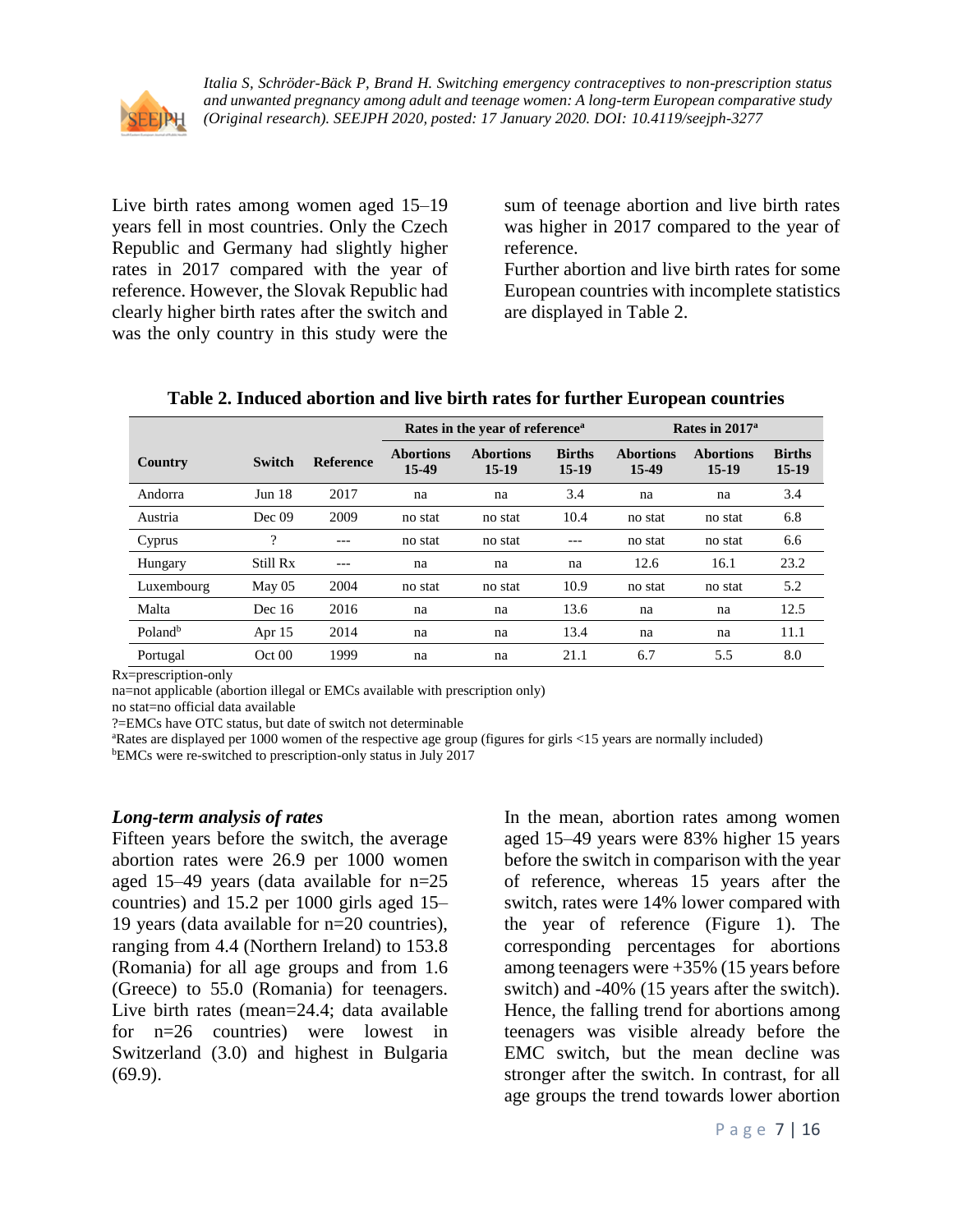

rates was almost stopped after the switch (also when considering that the slight decline after the switch is mostly attributable to the decline among adolescents, which are included in the figures for the total age groups).

On average, live birth rates declined at almost the same rate after the switch as they did already before the EMC change to OTC status.

**Figure 1. Long-term analysis of abortion/live birth rates for n=26 European countries 15 years before and after the year of reference.\***



<sup>\*</sup>For the calculation of the mean relative change (rate in the year concerned/rate in year of reference), each country contributes the relative change according to availability of data (e.g. Denmark for all years from -15 to +15, Ireland from -15 years to +7 years, etc.).

In most countries from Eastern Europe, abortion rates declined extremely after the fall of the Berlin Wall in 1989, which might be explained by the fact that regular contraceptives were used less compared with Western Europe. Hence, abortion might have been regarded being a common option for family planning.

For eight countries from Western Europe only (Finland, Denmark, Iceland, Norway, Sweden, Switzerland, United Kingdom (England & Wales), United Kingdom (Scotland)), a full history of 15 years before

and after the EMC switch is available. These countries (Figure 2) may therefore provide a picture which is biased less by social turmoil as it might have been if including also data from Eastern Europe (Figure 1). Moreover, almost all dispensing pharmacists from these eight countries may have respected nonprescription rules before the switch, which may possibly not be the case if viewing at all 26 included countries.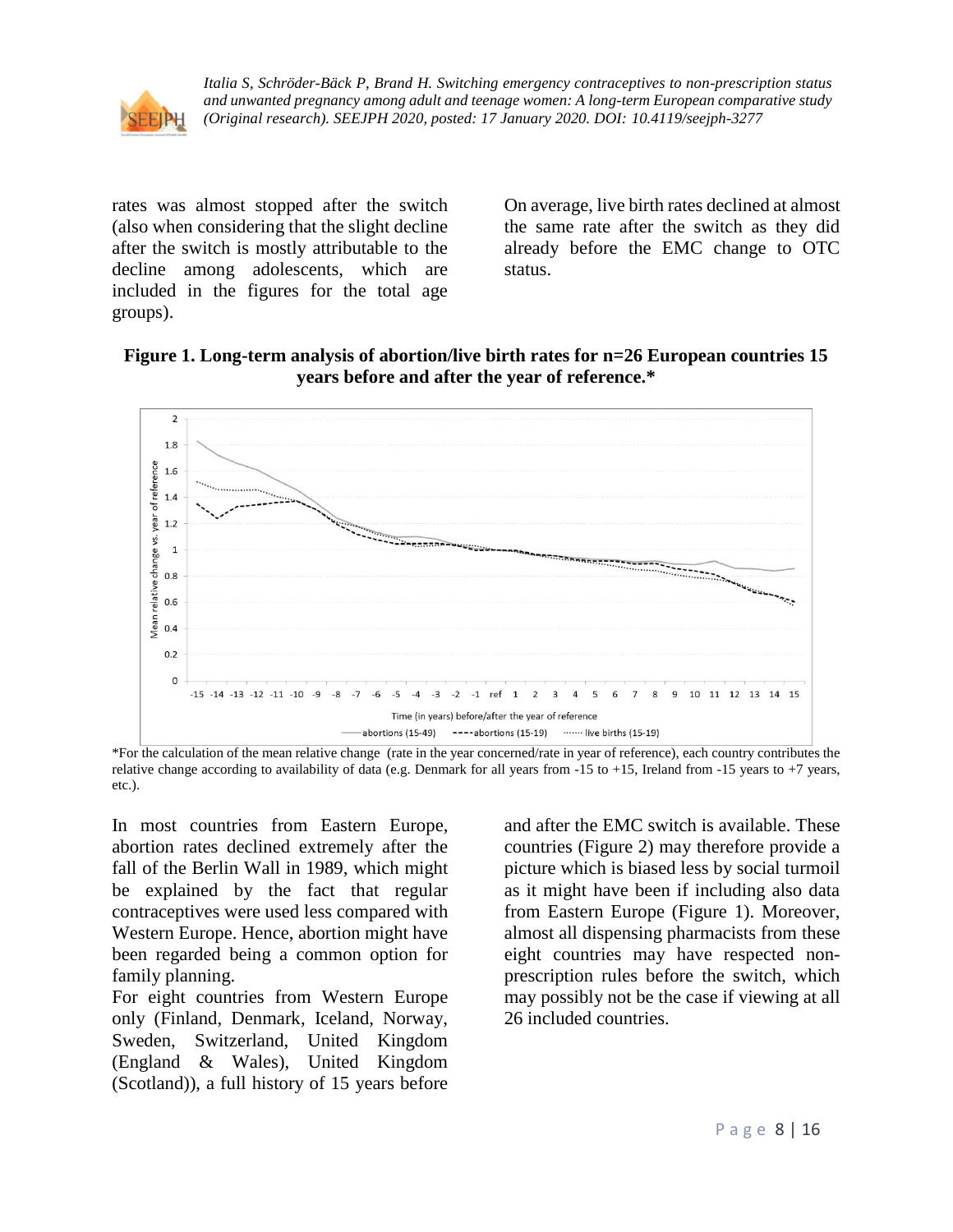

### **Figure 2. Long-term analysis of abortion/live birth rates 15 years before and after the year of reference for eight countries with a complete ±15 year-history before/after the EMC switch.\***



\*The eight included countries are Finland, Denmark, Iceland, Norway, Sweden, Switzerland, United Kingdom (England & Wales), United Kingdom (Scotland).

#### *EMC sales figures*

For 12 countries, precise consumption numbers or sufficiently reliable estimations were available (Figure 3). Almost all countries showed a quick and strong increase of sales after the switch and reached an almost stable consumption peak after 8–10 years, seven countries evening out at about 80–100 used EMCs per 1000 women aged 15–49 years per year. Norway, showing the biggest increase, is observing a reduction of EMC use since reaching the peak ten years after the switch, now also approaching a level of 100 EMCs per 1000 women aged 15–49 years. Across the included countries, a direct linear correlation of EMC consumption and

abortion rates is, however, not visible, as e.g. France and Finland have now similar per capita EMC consumptions, but different abortion rates. The results (Figure 3) are approximately in line with corresponding results from a study providing estimations of EMC consumption in 2013 for almost all EU countries (15). Nevertheless, several countries with the lowest per capita consumption of EMCs in 2013 are currently among the EU countries with the highest teenage abortion and/or live birth rates (Romania, Bulgaria, Hungary, Slovakia, England & Wales, Czech Republic, Poland).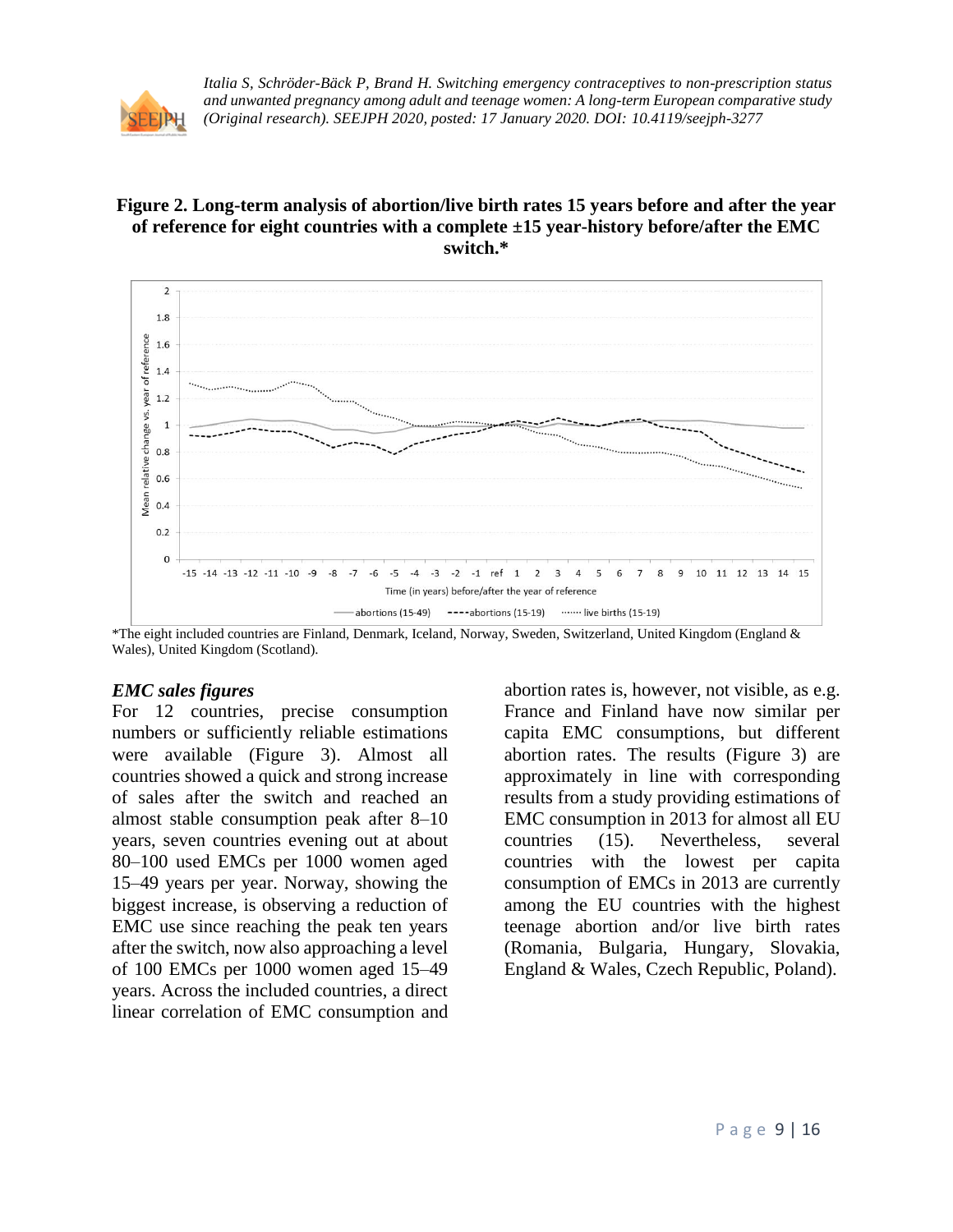

**Figure 3. EMC consumption over time (figures include ATC codes G03AD01, G03AD02 and G03AA07).\***



\*For Scotland, the consumption may be underestimated between 2001 (year of switch) and 2008 (introduction of free-of-costs program) as figures for EMCs sold without prescription are not available and hence are not included in data provided by the National Health Service in Figure 3.

For further countries with no long-term data on EMC consumption, there have been reports of markedly higher EMC use after the switch, e.g. Switzerland, Portugal, Spain (16- 18).

#### **Discussion**

Emergency contraception is a highly controversially discussed topic, to which various societal institutions such as medical/pharmaceutical societies, the churches, or feminist organizations contribute their opinion, which may sometimes be based more on personal beliefs or interests rather than on crude facts. The issue of barrier-free access to EMCs deserves, however, a sober analysis, evaluating its potential risks and benefits, as discussed for LNG in a 2003 publication (19).

The efficacy of EMCs containing LNG or UPA has been proven sufficiently by several studies (20,21). Similarly, the EMA estimated that for women taking UPA within five days after unprotected sex, it would be able to prevent about three-fifths of pregnancies. Based on the positive riskbenefits ratio, the EMA recommended UPA to be changed to non-prescription status throughout Europe (22).

In contrast to some concerns expressed before, facilitated access to EMCs did not increase teen abortion rates in general, e.g., due to a change of sexual behavior, incorrect or excessive use of EMCs instead of ongoing hormonal contraception (23). No country (except Belgium and Greece, where latest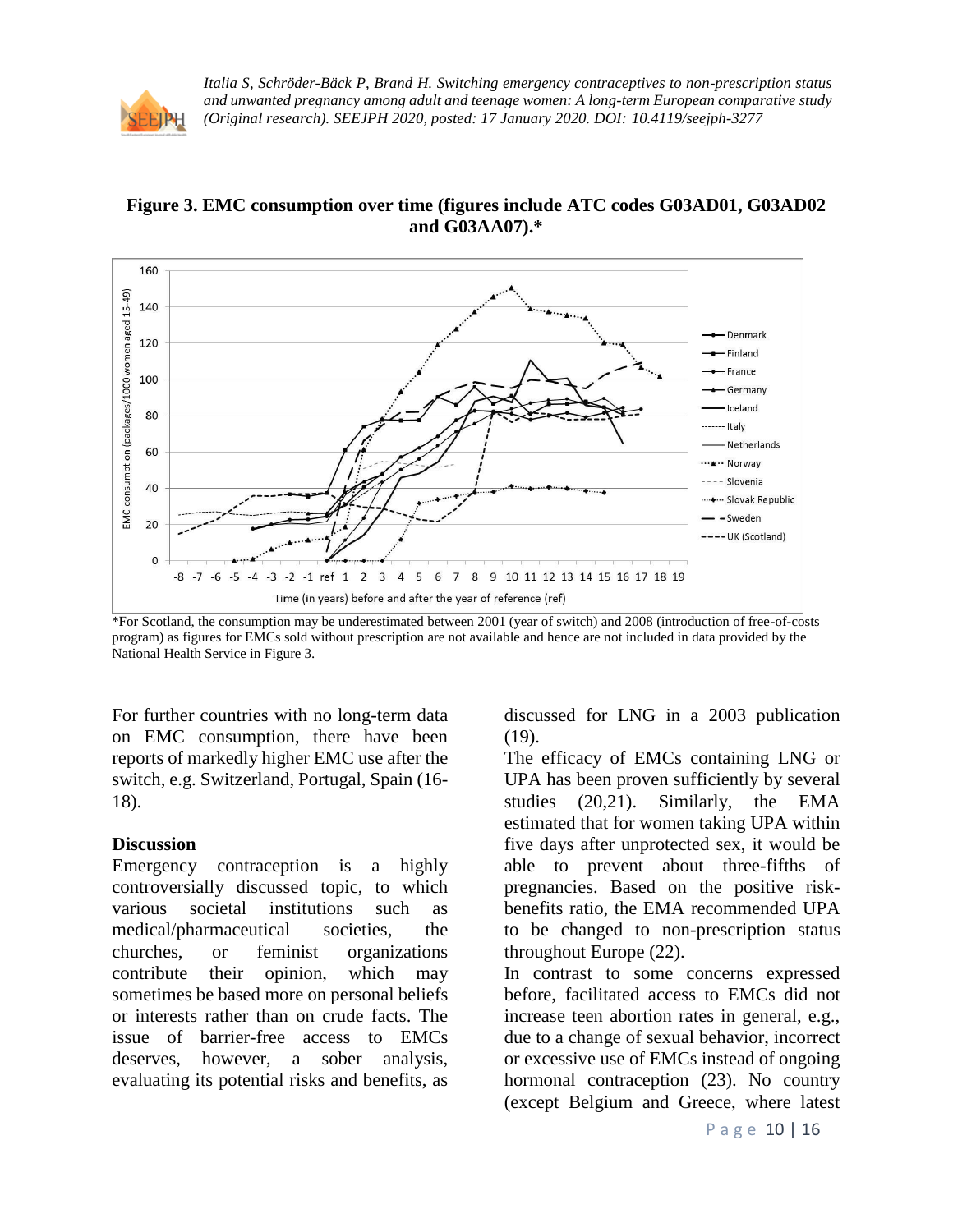

available figures are from 2011/2012 and may have fallen since then) showed longterm trends towards higher abortion rates among teenagers after the switch, and in only seven countries total abortion rates were slightly higher in 2017 than at time of the switch.

Interestingly, in Andorra, having very restrictive abortion laws, live birth rates were almost stable from 2000 to 2008 for younger and older women as well. Since 2009, rates began falling strongly until 2017 for the two youngest age groups (-60% for teenagers; - 63% for women aged 20–24 years), while live birth rate for women aged 25–49 years fell by only 20%. Two EMC-related events may explain the drop especially among young girls: firstly, EMCs were available in Andorra at least with a medical prescription since 2008 (switch to OTC in 2018 only), and secondly, EMCs received OTC-status in the bordering state of Spain in 2009, easily accessible in case of need for women residing in Andorra.

A 2016 study found a direct correlation within Germany of higher EMC use with lower abortion rates. German regions with highest use (Bavaria, Baden-Württemberg) showed the lowest abortion rates, those with lowest use had the highest abortion rates (Saxony-Anhalt, Mecklenburg-Vorpommern) (24). On the other hand, the question arises whether in countries with a substantial growth of EMCs sales after the switch abortion/teen birth rates should not have declined stronger and faster after the switch than observed in reality (e.g. France). Possibly, country-specific social factors have also great weight, and perceptible reductions of abortion rates should not be expected quickly, anyway, as it takes roughly 8–10 years on average until EMC consumption reaches an almost stable maximum.

Additionally, it may also take several years until most girls have learned using EMCs correctly (quick administration; taking a second dose in case of emesis within 3 hours after the first dose; respecting interactions with other medicines; etc.).

With concern to EMCs' action of mechanism, the WHO asserted clearly that LNG and UPA have no abortifacient effects (25). However, this debate has not been fully settled yet, and some authors state that EMCs' actions of mechanism (especially with regard to UPA) might potentially be interpreted as being abortifacient (26-28). Nevertheless, even if EMCs should have abortifacient effects, the question rises, how many of the women not taking an EMC (because of restricted access) after unprotected sex would finally anyway seek abortion service if getting pregnant unintentionally. Hence, it could be discussed if a hypothetical early-stage abortion would not be preferable to having a real abortion at a later stage of pregnancy, which of course is a serious and stressing decision.

Unwanted pregnancy represents an economic burden for society as well, as shown for Norway (for teenagers, direct and indirect costs estimated at  $£1573$  per unwanted pregnancy) and the UK (direct health care costs estimated at £1663 per unwanted pregnancy) (29,30). Thus, it may be worth it also from an economic point of view assessing whether EMCs should be covered by social security (at least for teenagers), although an increase of EMC consumption after a switch, of course a welcome business for the producing pharmaceutical companies, may be a challenge for those social security systems fully covering EMCs (31). However, some studies/figures showed that barrier-free access to EMCs seems sometimes to be more important rather than full coverage (32,33).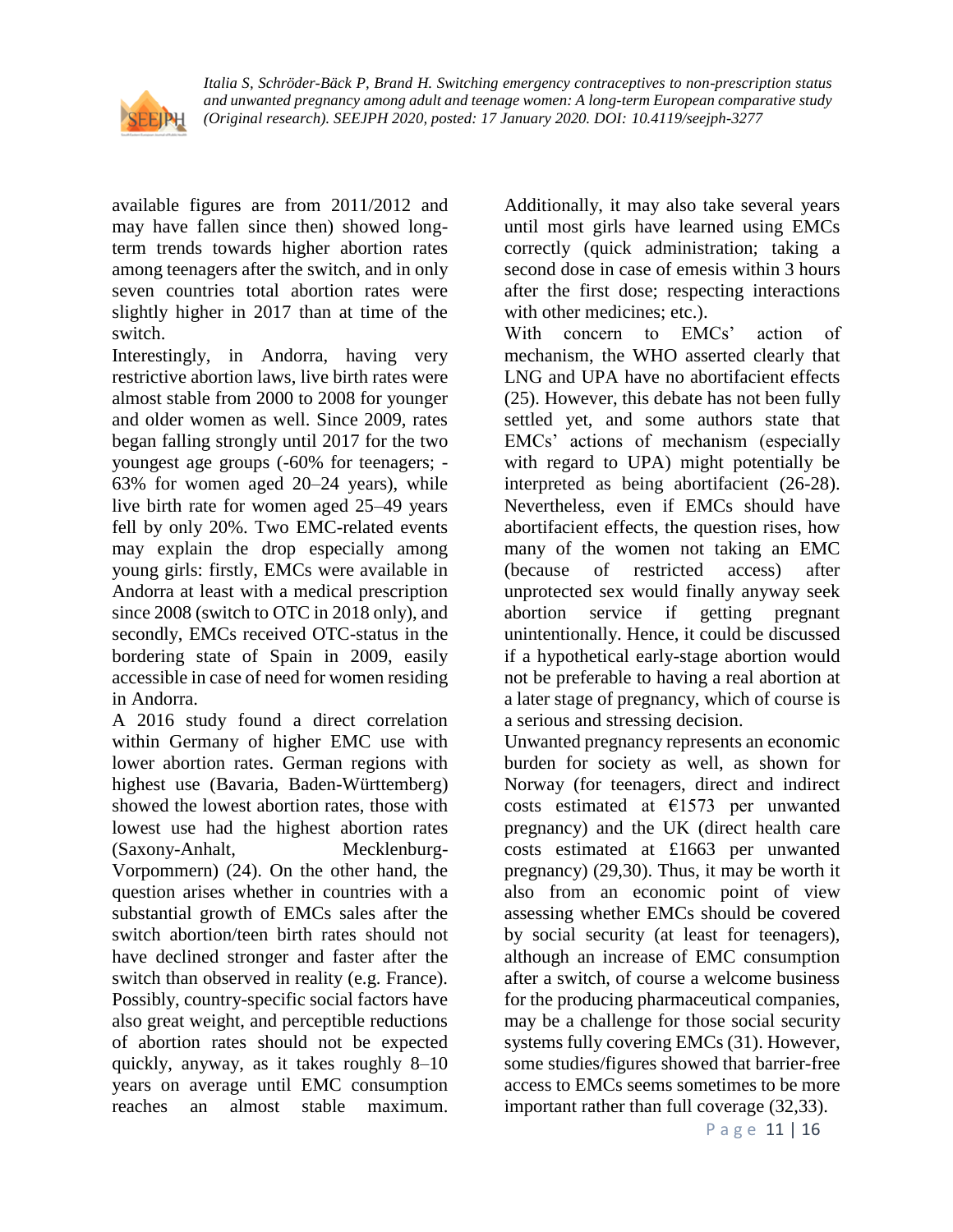

It is, finally, an ironic twist of fate, that the very country (Hungary), where modern LNG-containing EMCs had been developed and approved first in 1979 is now one of the very few European countries keeping the prescription-only status for LNG and UPA (34,35). Remarkably, in contrast to most of the other countries, abortion rates among Hungarian teenagers fell only slightly since 2001 (16.1 in 2017 vs. 19.7 in 2001), and teen live births rates are almost on the same high level (23.2 in 2017 vs. 22.0 in 2001) as one and a half decades ago. Today, both teen abortion and live birth rates in Hungary are among the highest in Europe.

## *Limitations*

For this study, recent/historical abortion statistics for most EU and EFTA countries were collected from national statistical offices or health authorities, which are supposed to provide the best possible national data on abortion and birth statistics. To our knowledge, this is the first study comparing on European level the development of abortion rates with respect to the year EMCs were made available without medical prescription. However, no data were available for the EFTA country Liechtenstein and for two micro-states closely related to the EU (San Marino, Monaco).

The quality and methods of data collection may vary across the European countries as well as legal definitions of 'abortion' or differences between officially reported numbers of legally induced abortions and estimated numbers of induced abortions actually performed (e.g. Greece) (36).

Several aspects may have interfered with the use of EMCs and development of abortion rates over time. However, according to agestratified consumption data from Denmark and Sweden (precise data from other countries are scarce), use of conventional hormonal contraceptives (which may also have changed over time) was not directly linked to the development of abortion/birth rates during the respective observation periods.

No reliable information is available about how the legal status of pharmaceuticals is respected by pharmacies in the included countries. In some countries, prescriptiononly status may exist pro forma only (37), thus self-medicated EMCs may have influenced abortion/live birth rates already before the formal switch to over-the-counter status.

Finally, the exact levels of awareness about and correct use of EMCs were not available, and it is likely that time to reach high levels of awareness about OTC availability of EMCs and their correct use differ between countries.

# **Conclusions**

This study cannot provide evidence of a causal link between an EMC switch and subsequent changes in abortion/live birth rates. However, pooled data, timely correlation of drops in abortion/live birth rates with EMC switch and the increase of EMC use after the switch suggest that overthe-counter availability of EMCs contributes reducing unwanted pregnancy especially among teenagers. Further studies are necessary to explain why in many countries the reduction of abortion rates was limited mainly to younger age groups (according to Danish data, per capita use of EMCs is highest among teenagers, thus possibly older women use generally EMCs less in other countries, too). Also, the question should be addressed why in some countries the decline of abortion rate was visible several years after the EMC switch only, despite of an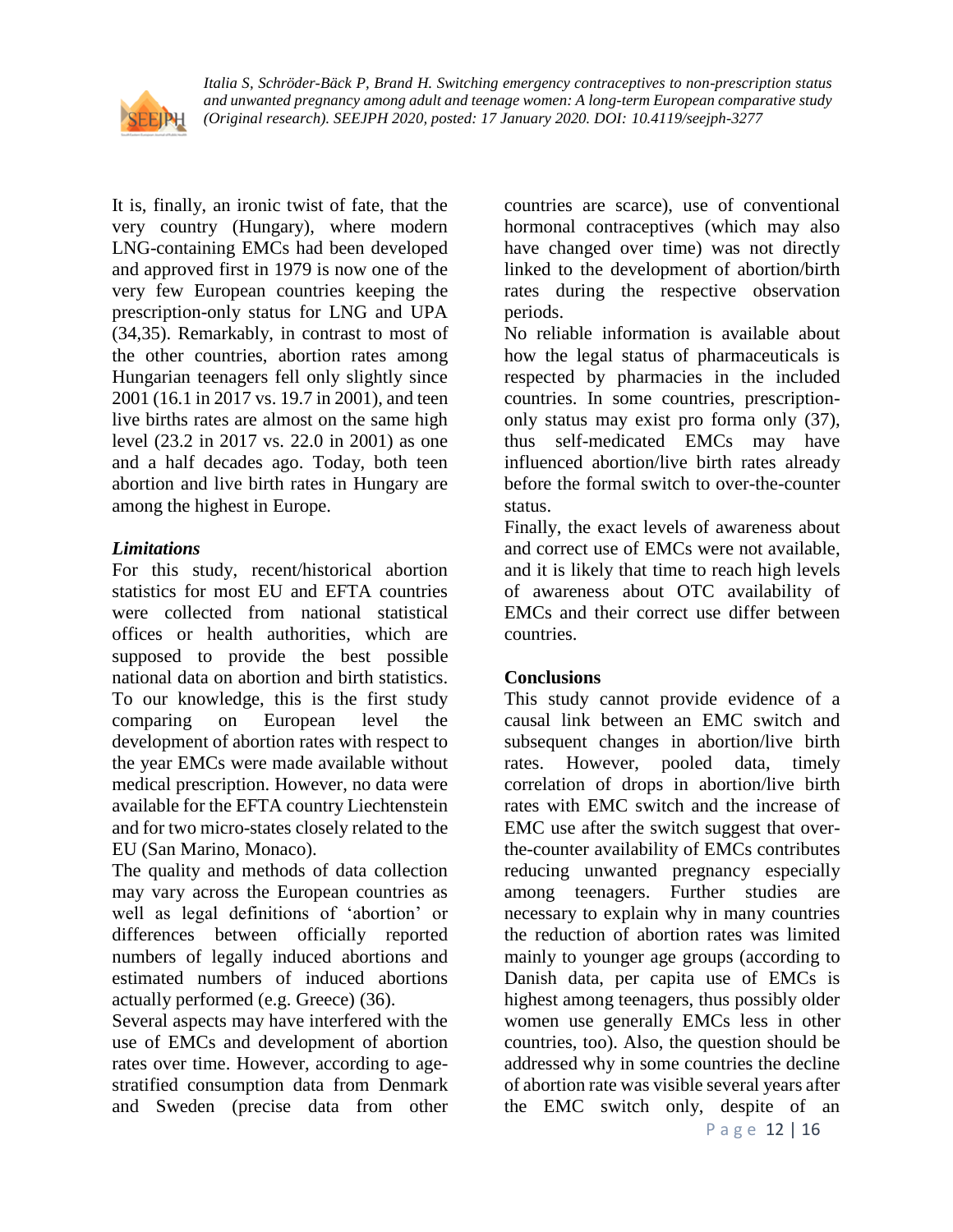

immediate and substantial rise in EMC consumption after the change. Weighing the pros and cons, it seems that in sum, the benefits of OTC access to EMCs may prevail. Additional measures such as free-of-cost dispensing of EMCs to minors or intensive information campaigns may support achieving lower abortion rates, if the switch to non-prescription status proves being not sufficient. Reasonable self-medication, however, requires safe and affordable drugs,

### **References**

- 1. The European Society of Contraception and Reproductive Health (ESC) and the International Federation of Gynecology and Obstetrics (FIGO) [Internet]. The global epidemic of unintended pregnancies. Available from: [https://www.figo.org/sites/default/fil](https://www.figo.org/sites/default/files/uploads/general-resources/FIGO_ESC_Unwanted%20Pregnancy%20Slides.pdf) [es/uploads/general](https://www.figo.org/sites/default/files/uploads/general-resources/FIGO_ESC_Unwanted%20Pregnancy%20Slides.pdf)[resources/FIGO\\_ESC\\_Unwanted%2](https://www.figo.org/sites/default/files/uploads/general-resources/FIGO_ESC_Unwanted%20Pregnancy%20Slides.pdf) [0Pregnancy%20Slides.pdf](https://www.figo.org/sites/default/files/uploads/general-resources/FIGO_ESC_Unwanted%20Pregnancy%20Slides.pdf) (accessed: May 11, 2019).
- 2. Guttmacher Institute [Internet]. New study finds that 40% of pregnancies worldwide are unintended. 2014. Available from: [https://www.guttmacher.org/news](https://www.guttmacher.org/news-release/2014/new-study-finds-40-pregnancies-worldwide-are-unintended)[release/2014/new-study-finds-40](https://www.guttmacher.org/news-release/2014/new-study-finds-40-pregnancies-worldwide-are-unintended) [pregnancies-worldwide-are](https://www.guttmacher.org/news-release/2014/new-study-finds-40-pregnancies-worldwide-are-unintended)[unintended](https://www.guttmacher.org/news-release/2014/new-study-finds-40-pregnancies-worldwide-are-unintended) (accessed: May 11, 2019).
- 3. European Consortium for Emergency contraception [Internet]. Available from: [www.ec-ec.org](http://www.ec-ec.org/) (accessed: May 11, 2019).
- 4. Italia S, Brand H. Status of emergency contraceptives in Europe one year after the European Medicines Agency's recommendation to switch ulipristal

access to high-quality advice about EMCs (e.g. in pharmacies) and/or well informed people.

### **Acknowledgements**

We would like to thank all authorities who contributed detailed information and also Gedeon Richter for providing data with regard to the date of switch of EMCs in Bulgaria and Romania.

> acetate to non-prescription status. Public Health Genomics 2016;19:203-10.

- 5. Sedgh G, Finer LB, Bankole A, Eilers MA, Singh S. Adolescent pregnancy, birth, and abortion rates across countries: levels and recent trends. J Adolesc Health 2015;56:223-30.
- 6. Borsch J. Frauenärzte geben Apothekern Mitschuld an Zunahme der Schwangerschaftsabbrüche [gynecologists blame also pharmacists for increase of abortions]. DAZ online [Internet] 2018 Mar 8. Available from: [https://deutsche-apotheker](https://deutsche-apotheker-zeitung.de/news/artikel/2018/03/08/frauenaerzte-machen-otc-switch-der-pille-danach-mitverantwortlich)[zeitung.de/news/artikel/2018/03/08/f](https://deutsche-apotheker-zeitung.de/news/artikel/2018/03/08/frauenaerzte-machen-otc-switch-der-pille-danach-mitverantwortlich) [rauenaerzte-machen-otc-switch-der](https://deutsche-apotheker-zeitung.de/news/artikel/2018/03/08/frauenaerzte-machen-otc-switch-der-pille-danach-mitverantwortlich)[pille-danach-mitverantwortlich](https://deutsche-apotheker-zeitung.de/news/artikel/2018/03/08/frauenaerzte-machen-otc-switch-der-pille-danach-mitverantwortlich) (accessed: May 11, 2019).
- 7. Habel MA, Leichliter JS. Emergency contraception and risk for sexually transmitted infections among U.S. women. J Womens Health 2012;21:910-6.
- 8. Durrance CP. The effects of increased access to emergency contraception on sexually transmitted diseases and abortion rates. Econ Inq 2013;51:1682-95.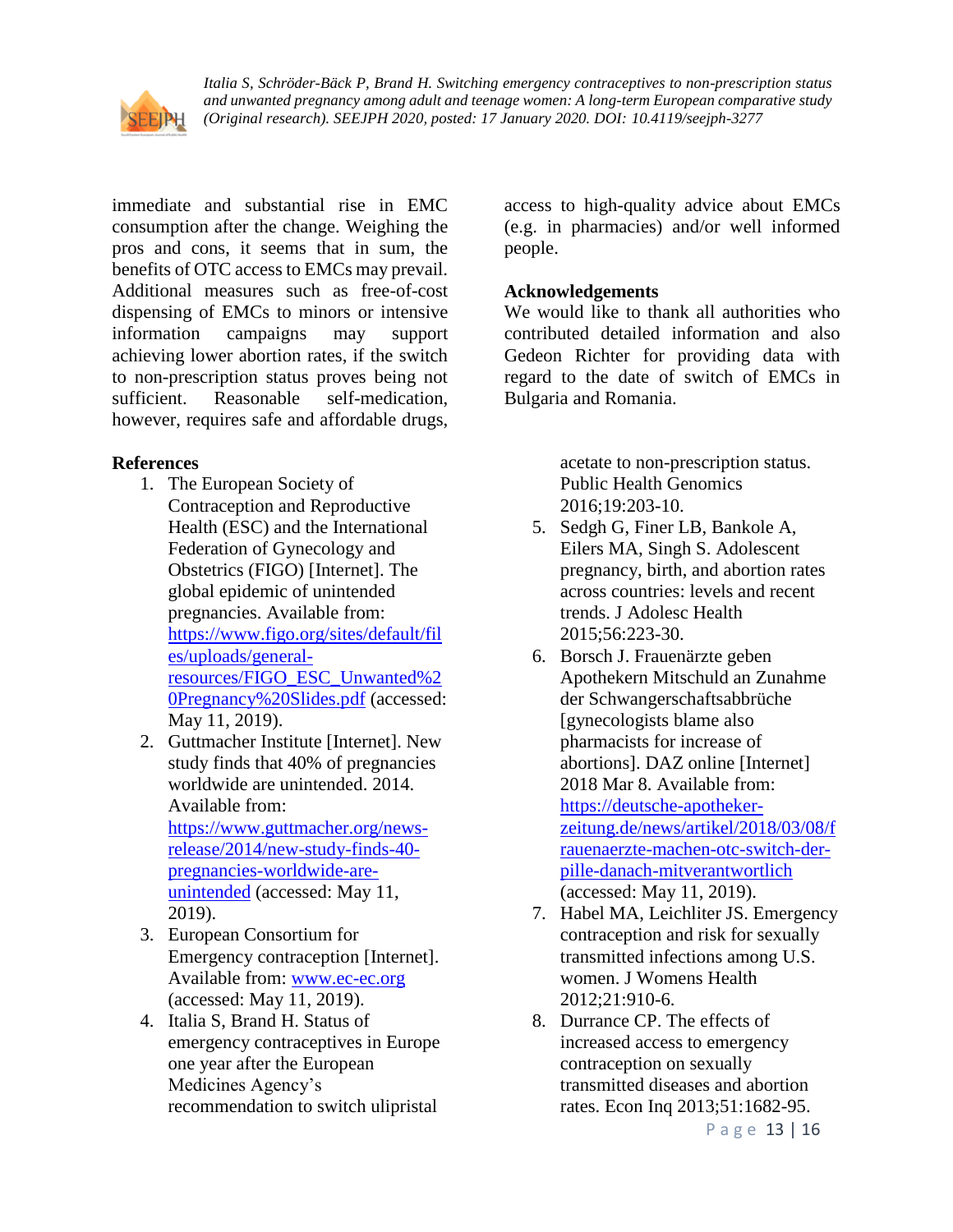

- 9. Pharmacoepidemiological Research on Outcomes of Therapeutics by a European Consortium [Internet]. Drug consumption databases in Europe. 2015. Available from: [www.imi](http://www.imi-protect.eu/documents/DUinventoryFeb2015.pdf)[protect.eu/documents/DUinventoryF](http://www.imi-protect.eu/documents/DUinventoryFeb2015.pdf) [eb2015.pdf](http://www.imi-protect.eu/documents/DUinventoryFeb2015.pdf) (accessed: May 11, 2019).
- 10. Ferrer P, Ballarín E, Sabaté M, Laporte JR, Schoonen M, Rottenkolber M, et al. Sources of European drug consumption data at a country level. Int J Public Health 2014;59:877-87.
- 11. Johnston's Archive Abortion statistics and other data [Internet]. Available from: [www.johnstonsarchive.net/policy/ab](http://www.johnstonsarchive.net/policy/abortion/index.html) [ortion/index.html](http://www.johnstonsarchive.net/policy/abortion/index.html) (accessed: May 11, 2019)
- 12. WHO European Health Information Gateway [Internet]. Available from: <https://gateway.euro.who.int/en/> (accessed: May 11, 2019).
- 13. Eurostat [Internet]. Legally induced abortions by mother's age. Available from: [https://ec.europa.eu/eurostat/en/web/](https://ec.europa.eu/eurostat/en/web/products-datasets/-/DEMO_FABORT) [products-datasets/-](https://ec.europa.eu/eurostat/en/web/products-datasets/-/DEMO_FABORT) [/DEMO\\_FABORT](https://ec.europa.eu/eurostat/en/web/products-datasets/-/DEMO_FABORT) (accessed: May 11, 2019).
- 14. The World Bank [Internet]. Adolescent fertility rate (births per 1000 women ages 15-19). Available from: [https://data.worldbank.org/indicator/](https://data.worldbank.org/indicator/SP.ADO.TFRT) [SP.ADO.TFRT](https://data.worldbank.org/indicator/SP.ADO.TFRT) (accessed: May 11, 2019).
- 15. ESHRE Capri Workshop Group. Emergency contraception. Widely available and effective but disappointing as a public health

intervention: a review. Hum Reprod 2015;30:751-60.

- 16. Abgabe der "Pille danach" in Apotheken stark gestiegen [Strong increase in dispensings of morningafter pill in pharmacies]. Neue Zürcher Zeitung NZZ [Internet] 2009 Mar 25. Available from: [https://www.nzz.ch/abgabe-der-pille](https://www.nzz.ch/abgabe-der-pille-danach-stark-gestiegen-1.2254737)[danach-stark-gestiegen-1.2254737](https://www.nzz.ch/abgabe-der-pille-danach-stark-gestiegen-1.2254737) (accessed: May 11, 2019).
- 17. Sahuquillo MR. Crece un 83% la venta de la píldora del día siguiente [Sales of morning-after pill rise by 83%]. El Pais [Internet] 2011 Dec 14. Available from: [https://elpais.com/sociedad/2011/12/](https://elpais.com/sociedad/2011/12/14/actualidad/1323823239_748903.html) [14/actualidad/1323823239\\_748903.h](https://elpais.com/sociedad/2011/12/14/actualidad/1323823239_748903.html) [tml](https://elpais.com/sociedad/2011/12/14/actualidad/1323823239_748903.html) (accessed: May 11, 2019).
- 18. Consumo da pílula do dia seguinte duplicou em Portugal entre 2002 e 2005 [Consumption of morning-after pill doubled in Portugal between 2002 and 2005]. Publico [Internet] 2006 Aug 25. Available from: [https://www.publico.pt/2006/08/25/s](https://www.publico.pt/2006/08/25/sociedade/noticia/consumo-da-pilula-do-dia-seguinte-duplicou-em-portugal-entre-2002-e-2005-1268245) [ociedade/noticia/consumo-da-pilula](https://www.publico.pt/2006/08/25/sociedade/noticia/consumo-da-pilula-do-dia-seguinte-duplicou-em-portugal-entre-2002-e-2005-1268245)[do-dia-seguinte-duplicou-em](https://www.publico.pt/2006/08/25/sociedade/noticia/consumo-da-pilula-do-dia-seguinte-duplicou-em-portugal-entre-2002-e-2005-1268245)[portugal-entre-2002-e-2005-1268245](https://www.publico.pt/2006/08/25/sociedade/noticia/consumo-da-pilula-do-dia-seguinte-duplicou-em-portugal-entre-2002-e-2005-1268245) (accessed: May 11, 2019).
- 19. Camp SL, Wilkerson DS, Raine TR. The benefits and risks of over-thecounter availability of levonorgestrel emergency contraception. Contraception 2003;68:309-17.
- 20. Shohel M, Rahman MM, Zaman A, Uddin MM, Al-Amin MM, Reza HM. A systematic review of effectiveness and safety of different regimens of levonorgestrel oral tablets for emergency contraception. BMC Womens Health 2014;14:54. DOI: 10.1186/1472-6874-14-54.

P a g e 14 | 16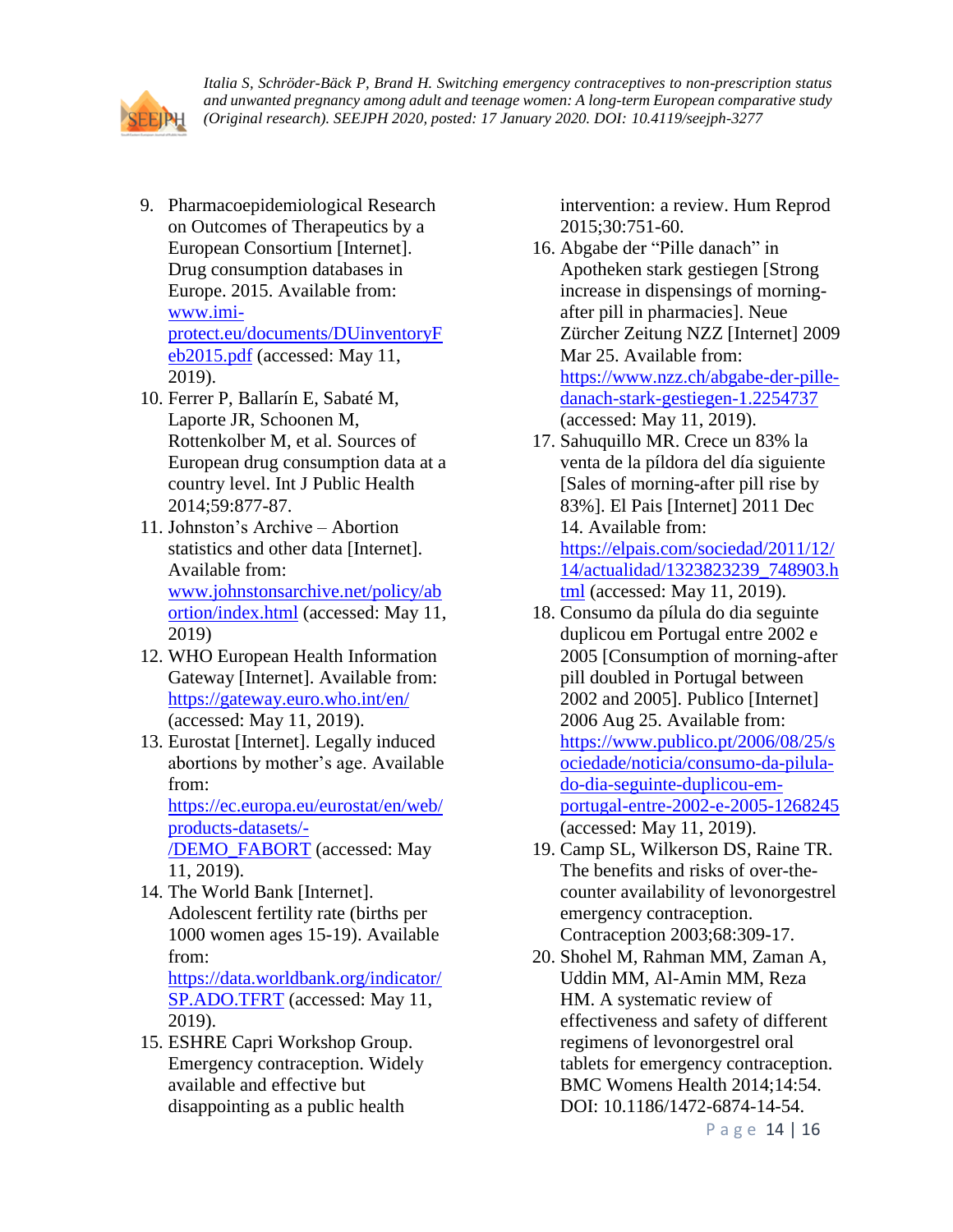

- 21. Glasier AF, Cameron ST, Fine PM, Logan SJ, Casale W, Van Horn J, et al. Ulipristal acetate versus levonorgestrel for emergency contraception: a randomised noninferiority trial and meta-analysis. Lancet 2010;375:555-62.
- 22. European Medicines Agency EMA [Internet]. ellaOne – ulipristal acetate. 2014. Available from: [www.ema.europa.eu/docs/en\\_GB/do](http://www.ema.europa.eu/docs/en_GB/document_library/EPAR_-_Summary_for_the_public/human/001027/WC500023671.pdf) [cument\\_library/EPAR\\_-](http://www.ema.europa.eu/docs/en_GB/document_library/EPAR_-_Summary_for_the_public/human/001027/WC500023671.pdf) Summary for the public/human/0 [01027/WC500023671.pdf](http://www.ema.europa.eu/docs/en_GB/document_library/EPAR_-_Summary_for_the_public/human/001027/WC500023671.pdf) (accessed: May 11, 2019).
- 23. Moreau C, Bajos N, Trussell J. The impact of pharmacy access to emergency contraceptive pills in France. Contraception 2006;73:602- 8.
- 24. Kiechle M, Neuenfeldt M. Experience with oral emergency contraception since the OTC switch in Germany. Arch Gynecol Obstet 2017;295:651-60.
- 25. World Health Organization [Internet]. Emergency contraception – Key facts. 2018. Available from: [https://www.who.int/news](https://www.who.int/news-room/fact-sheets/detail/emergency-contraception)[room/fact-sheets/detail/emergency](https://www.who.int/news-room/fact-sheets/detail/emergency-contraception)[contraception](https://www.who.int/news-room/fact-sheets/detail/emergency-contraception) (accessed: May 11, 2019).
- 26. Kahlenborn C, Peck R, Severs WB. Mechanism of action of levonorgestrel emergency contraception. Linacre Q 2015;82:18-33.
- 27. Durand M, Larrea F, Schiavon R. Mecanismos de acción de la anticoncepción hormonal de emergencia: efectos del levonorgestrel anteriores y posteriors a la fecundación [Mechanism of

action of emergency contraception]. Salud Publica Mex 2009;51:255-61. [Spanish]

- 28. Rosato E, Farris M, Bastianelli C. Mechanism of action of ulipristal acetate for emergency contraception: a systematic review. Front Pharmacol 2016;6:315. DOI: 10.3389/fphar.2015.00315.
- 29. Henry N, Schlueter M, Lowin J, Lekander I, Filonenko A, Trussell J, et al. Costs of unintended pregnancy in Norway: a role for long-acting reversible contraception. J Fam Plann Reprod Health Care 2015;41:109-15.
- 30. Thomas CM, Cameron S. Can we reduce costs and prevent more unintended pregnancies? A cost of illness and cost-effectiveness study comparing two methods of EHC. BMJ Open 2013;3:e003815. DOI: 10.1136/bmjopen-2013-003815.
- 31. Taylor D. Emergency contraception shock: 355 per cent rise in demand for morning after pill in Scotland. Daily Record [Internet] 2013 Sep 4. Available from: [https://www.dailyrecord.co.uk/news/](https://www.dailyrecord.co.uk/news/health/355-rise-demand-morning-after-2248387) [health/355-rise-demand-morning](https://www.dailyrecord.co.uk/news/health/355-rise-demand-morning-after-2248387)[after-2248387](https://www.dailyrecord.co.uk/news/health/355-rise-demand-morning-after-2248387) (accessed: May 11, 2019).
- 32. Trilla C, Senosiain R, Calaf J, Espinós JJ. Effect of changes to cost and availability of emergency contraception on users' profiles in an emergency department in Catalunya. Eur J Contracept Reprod Health Care 2014;19:259-65.
- 33. ABDA (Federal Union of German Associations of Pharmacists) [Internet]. Zahlen Daten Fakten 2018 [Figures Data Facts 2018]. 2018.

P a g e 15 | 16